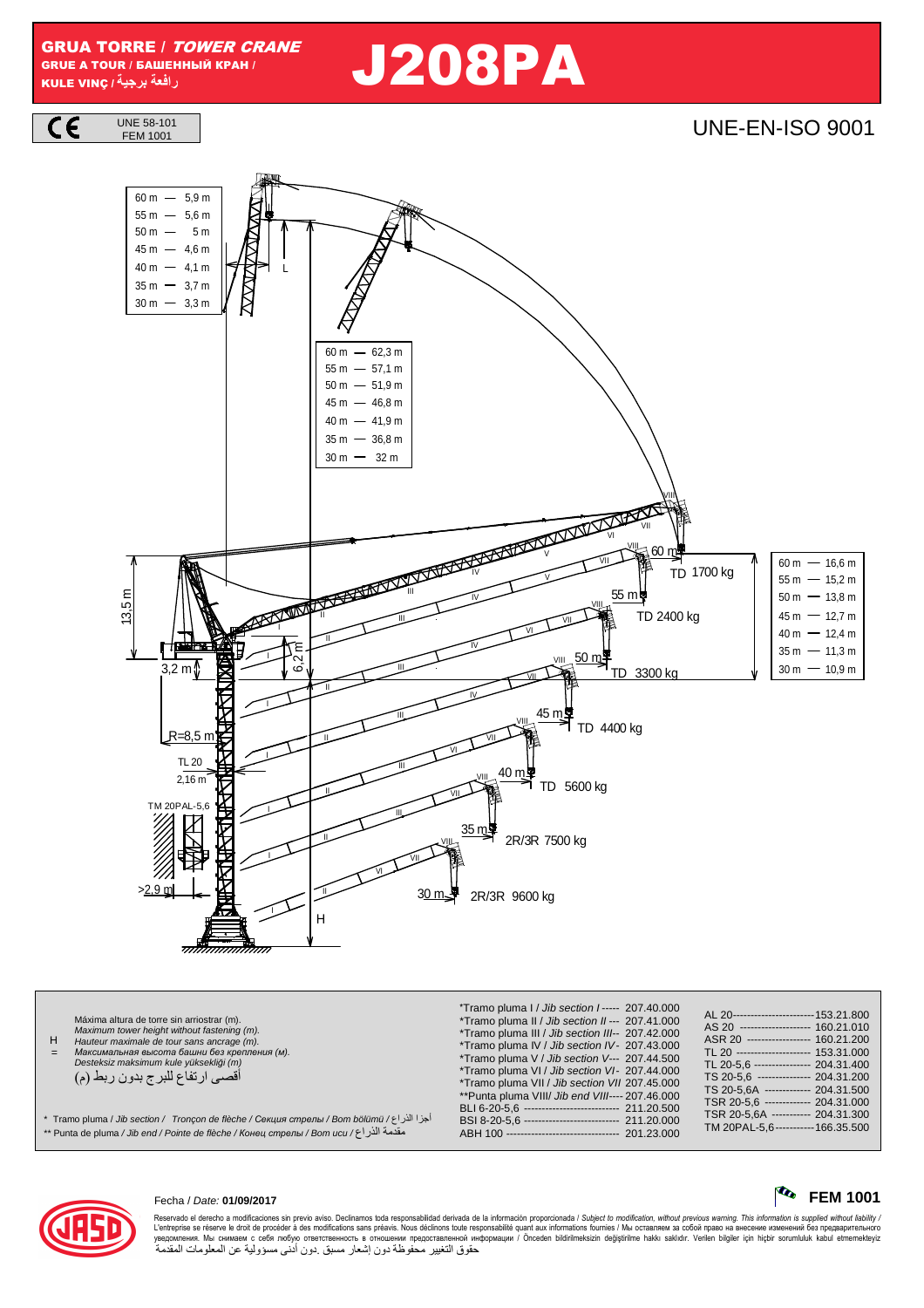

TS20-5,6T: 160.32.600

Trepado interno / Internal climbing. / Télescopage intérieur / النسلق الداخلي / Внутренняя лестница / Bina içi tırmanma

الريح خارج الخدمة/ / Viento fuera de servicio / Out of service wind / Vitesse du vent hors service /Bempoeaя нагрузка в покое / Rüzgar devre dışı / ألريح خارج الخدمة/ Viento fuera de servicio / Out of service wind / Vites

الرجوع إلى / Consultar / Consult / Nous consulter / Консультируйтесь / Danışınız | وال

TS 20-5,6T

في الخدمة/ En servicio / In service / En service / B paбome / Devrede

P ⊹

خارج الخدمة/ Fuera de servicio / Out of service / Hors service / B nokoe / Devre dişi / محارج الخدمة



ᡯ

### Fecha / Date: 01/09/2017

R

Reservado el derecho a modificaciones sin previo aviso. Declinamos toda responsabilidad derivada de la información proporcionada / Subject to modification, without previous warning. This information is supplied without lia L'entreprise se réserve le droit de procéder à des modifications sans préavis. Nous déclinons toute responsabilité quant aux informations fournies / Mы оставляем за собой право на внесение изменений без предварительного<br>у حقوق التغيير محفوظة دون إشعار مسبق دون أدنى مسؤولية عن المعلومات المقدمة

J208PA

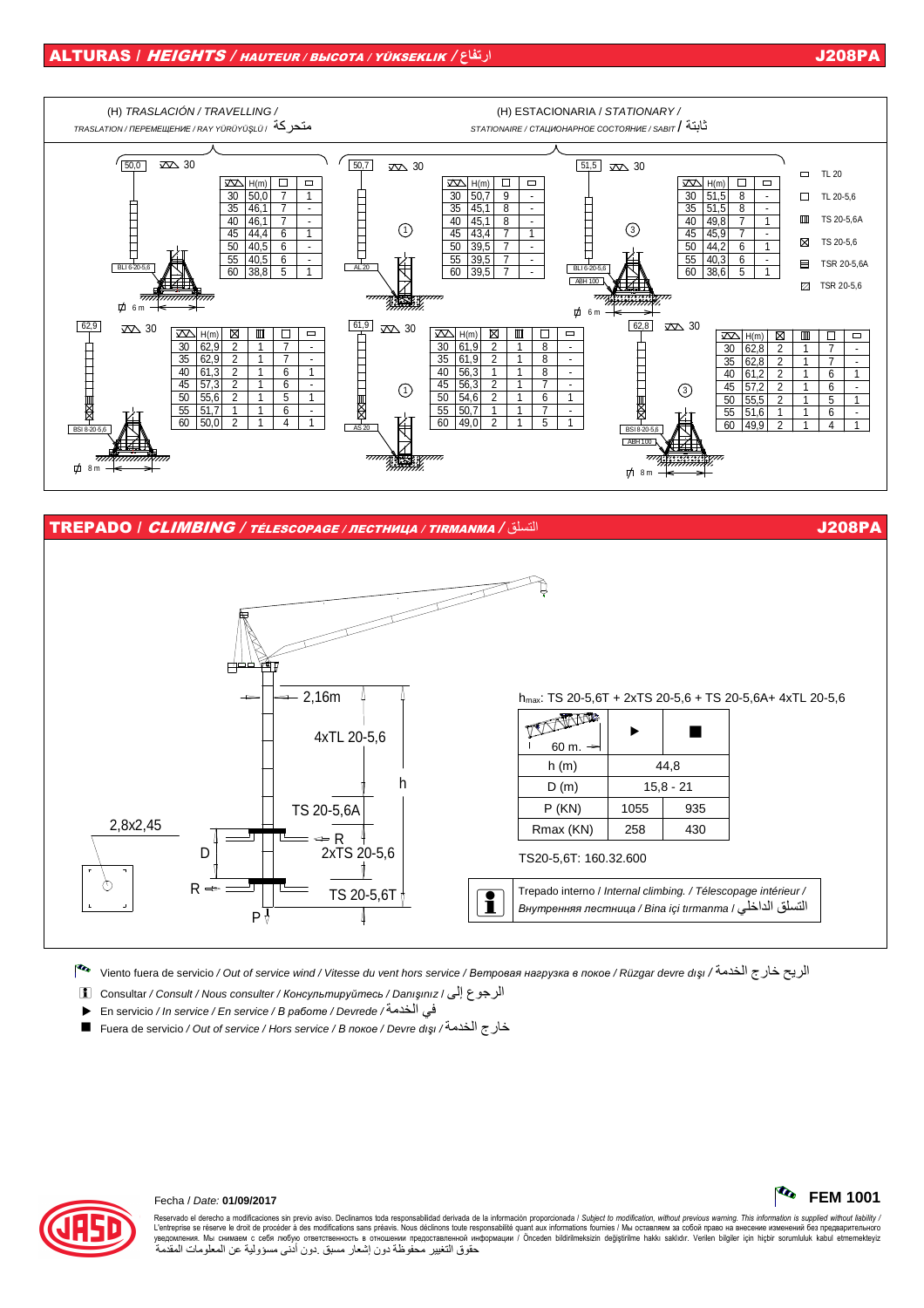| الأحمال/ CARGAS / LOADS / CHARGES / HAFPY3KW / YÜKLER<br><b>J208PA</b> |            |    |                                                                                                                                       |    |     |     |     |     |     |  |  |  |  |
|------------------------------------------------------------------------|------------|----|---------------------------------------------------------------------------------------------------------------------------------------|----|-----|-----|-----|-----|-----|--|--|--|--|
|                                                                        | TD [t]     |    | أقصى حمولة/ Cargas máximas / Maximum loads / Charges maximales / Максимальные нагрузки / Maksimum yük<br>$TD - 6t$                    |    |     |     |     |     |     |  |  |  |  |
| <u>NN </u>                                                             | <b>TD</b>  |    | Alcance del gancho [m] / Hook reach [m] / Portée du crochet (m) / Paðuyc действия крюка (m) / Kancanın yüksekliği (m) /<br>مدى الخطاف |    |     |     |     |     |     |  |  |  |  |
| [m]                                                                    | 6t $@$ (m) | 25 | 30                                                                                                                                    | 35 | 40  | 45  | 50  | 55  | 60  |  |  |  |  |
| 60 m                                                                   | 37,7       | 6  | 6                                                                                                                                     | 6  | 5,4 | 4,2 | 3,2 | 2,4 | 1,7 |  |  |  |  |
| 55 m                                                                   | 37,8       | 6  | 6                                                                                                                                     | 6  | 5,4 | 4,2 | 3,2 | 2,4 |     |  |  |  |  |
| 50 <sub>m</sub>                                                        | 38,1       | 6  | 6                                                                                                                                     | 6  | 5,5 | 4,3 | 3,3 |     |     |  |  |  |  |
| 45 m                                                                   | 38,5       | 6  | 6                                                                                                                                     | 6  | 5,6 | 4,4 |     |     |     |  |  |  |  |
| 40 m                                                                   | 38,5       | 6  | 6                                                                                                                                     | 6  | 5,6 |     |     |     |     |  |  |  |  |
| 35 <sub>m</sub>                                                        | 35         | 6  | 6                                                                                                                                     | 6  |     |     |     |     |     |  |  |  |  |
| 30 <sub>m</sub>                                                        | 30,0       | 6  | 6                                                                                                                                     |    |     |     |     |     |     |  |  |  |  |

| $\frac{1}{2}$ b d b d d TD/2R/3R [t] |                |                | أقصى حمولة/ Cargas máximas / Maximum loads / Charges maximales / Максимальные нагрузки / Maksimum yük<br>TD/2R/3R - 6t/12t/18t |                                                                                                                                       |      |     |     |     |     |     |     |     |
|--------------------------------------|----------------|----------------|--------------------------------------------------------------------------------------------------------------------------------|---------------------------------------------------------------------------------------------------------------------------------------|------|-----|-----|-----|-----|-----|-----|-----|
|                                      | 3R<br>18t @[m] | 2R<br>12t @[m] | <b>TD</b><br>6t $@[m]$                                                                                                         | Alcance del gancho [m] / Hook reach [m] / Portée du crochet (m) / Paðuyc действия<br>крюка (m) / Капсапіп уüksekliği (m) / مدى الخطاف |      |     |     |     |     |     |     |     |
| [m]                                  |                |                |                                                                                                                                | 20                                                                                                                                    | 25   | 30  | 35  | 40  | 45  | 50  | 55  | 60  |
| 60 m                                 |                | 24,2           | 37,1                                                                                                                           | 12,0                                                                                                                                  | 11,4 | 8,6 | 6,6 | 5,2 | 3,9 | 3,0 | 2,2 | 1,5 |
| 55 m                                 |                | 24,2           | 37,1                                                                                                                           | 12,0                                                                                                                                  | 11,4 | 8,6 | 6,6 | 5,2 | 3,9 | 3,0 | 2,2 |     |
| 50 m                                 | 17,9           | 24,3           | 37,4                                                                                                                           | 15,6                                                                                                                                  | 11,5 | 8,7 | 6,7 | 5,3 | 4,1 | 3,1 |     |     |
| 45 m                                 | 17,9           | 24,3           | 37,8                                                                                                                           | 15,6                                                                                                                                  | 11,5 | 8,8 | 6,8 | 5,4 | 4,2 |     |     |     |
| 40 m                                 | 17,9           | 24,3           | 37,8                                                                                                                           | 15,6                                                                                                                                  | 11,5 | 8,8 | 6,8 | 5,4 |     |     |     |     |
| 35 <sub>m</sub>                      | 18,5           | 25,4           | 35,0                                                                                                                           | 16,4                                                                                                                                  | 12,2 | 9,5 | 7,5 |     |     |     |     |     |
| 30 <sub>m</sub>                      | 18,5           | 25,5           | 30,0                                                                                                                           | 16,4                                                                                                                                  | 12,3 | 9,6 |     |     |     |     |     |     |



Reservado el derecho a modificaciones sin previo aviso. Declinamos toda responsabilidad derivada de la información proporcionada / Subjec*t to modification, without previous warning. This information is supplied without*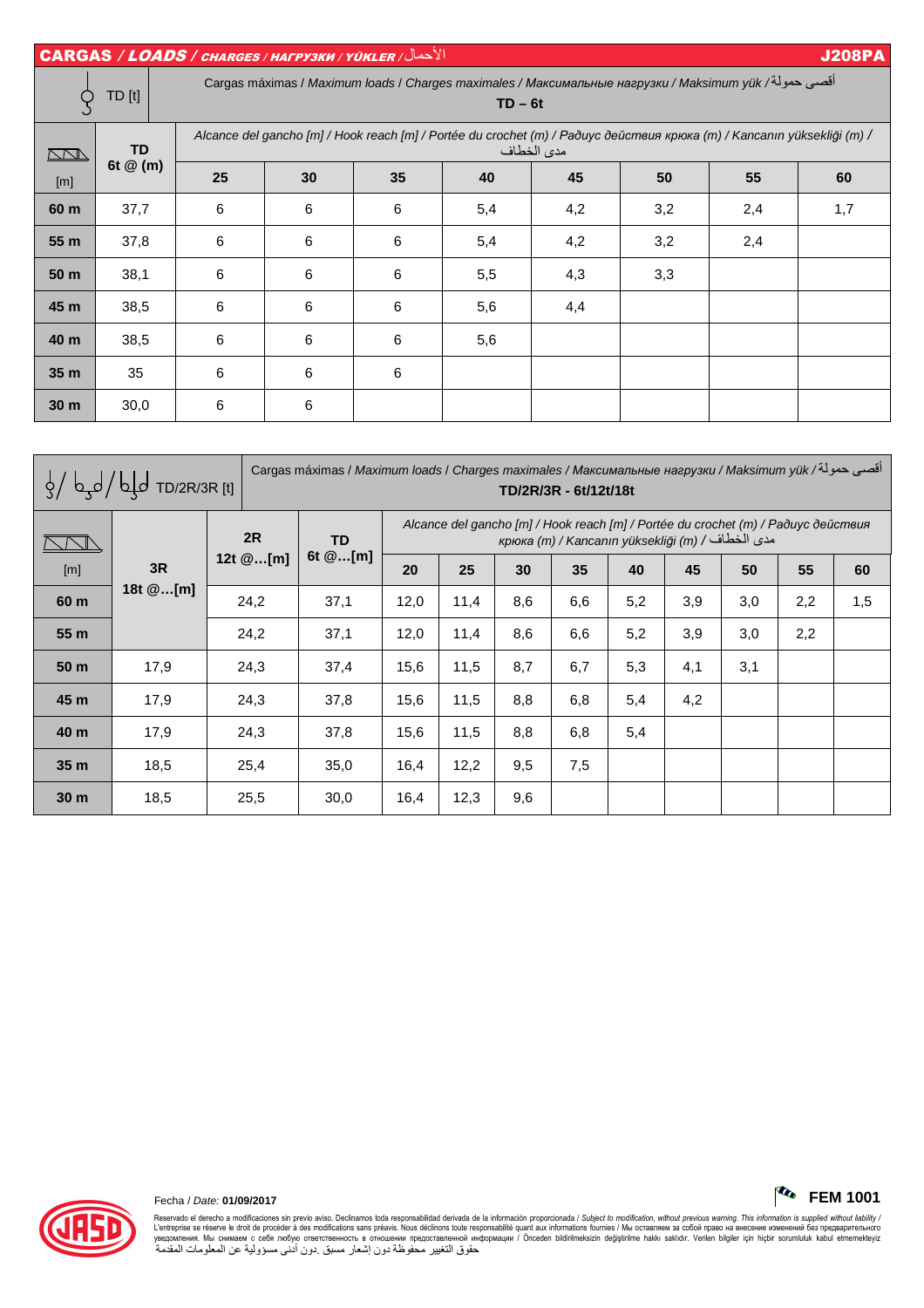| <b>CARACTERISTICAS DE MECANISMOS / MECHANISMS FEATURES / CARACTÉRISTIQUES DES</b><br><b>J208PA</b><br>الخصائص الآلية/ MÉCANISMES / ХАРАКТЕРИСТИКИ МЕХАНИЗМОВ / MEKANIZMALARIN ÖZELLİKLERİ |                                                                                                                                |                               |                                               |                                                                                                                                                                                            |                                                                                                                                                           |  |  |  |  |  |
|-------------------------------------------------------------------------------------------------------------------------------------------------------------------------------------------|--------------------------------------------------------------------------------------------------------------------------------|-------------------------------|-----------------------------------------------|--------------------------------------------------------------------------------------------------------------------------------------------------------------------------------------------|-----------------------------------------------------------------------------------------------------------------------------------------------------------|--|--|--|--|--|
| *opcional<br>*optional<br>*en option                                                                                                                                                      | $\hat{\mathbf{S}}$                                                                                                             |                               |                                               |                                                                                                                                                                                            |                                                                                                                                                           |  |  |  |  |  |
| *опция<br>*opsiyonel<br>اختيار ي*                                                                                                                                                         |                                                                                                                                | <b>EC6074VF</b><br>44,1 kW    |                                               | <b>EC88110VF</b><br>65 kW                                                                                                                                                                  | *EC150185VF<br>110 kW                                                                                                                                     |  |  |  |  |  |
|                                                                                                                                                                                           | 7<br>6<br>5<br>4<br>3<br>$\overline{2}$<br>35<br>30                                                                            | 40 45 50 55 60 65 70<br>m/min | 6t  37 m/min.<br>2,5 t  74 m/min.<br>75       | 6<br>6 t  56 m/min.<br>5<br>1,05 t  220 m/min.<br>$\boldsymbol{\Lambda}$<br>3<br>$\overline{2}$<br>50<br>75<br>100<br>125<br>150<br>175<br>200<br>225<br>m/min                             | 6<br>6t96 m/min<br>5<br>1,1t366 m/min.<br>$\overline{4}$<br>3<br>$\overline{\mathbf{c}}$<br>1<br>140<br>90<br>$190$ <sub>m/min</sub><br>240<br>290<br>340 |  |  |  |  |  |
|                                                                                                                                                                                           | 13<br>12<br>11<br>10<br>9<br><b>R</b><br>7<br>6<br>5<br>$\overline{4}$<br>15<br>20                                             | 25<br>30<br>m/min             | 12 t  18 m/min.<br>5 t  36 m/min.<br>35<br>40 | 12<br>12 t  28 m/min.<br>2,1 t  110 m/min.<br>10<br>8<br>6<br>$\overline{4}$<br>$\overline{2}$<br>$\mathbf{0}$<br>30 40 50<br>20<br>60<br>70<br>80 90 100 110<br>m/min                     | 12<br>12 t  48 m/min<br>10<br>2,2t 183 m/min.<br>8<br>6<br>$\overline{4}$<br>$\overline{2}$<br>80<br>60<br>100<br>120<br>40<br>140<br>160 180<br>m/min    |  |  |  |  |  |
|                                                                                                                                                                                           | 19<br>18 t  12 m/min.<br>17<br>7,5 t  24 m/min.<br>15<br>13<br>11<br>9<br>$\overline{7}$<br>5<br>10<br>15<br>20<br>25<br>m/min |                               |                                               | 18<br>18 t  19 m/min.<br>16<br>3,15 t  74 m/min.<br>14<br>12<br>$10$<br>$\boldsymbol{8}$<br>$\bf 6$<br>$\overline{4}$<br>$\overline{2}$<br>25<br>45<br>15<br>35<br>55<br>65<br>75<br>m/min | 18<br>18 t  32 m/min<br>15<br>3,3t  122 m/min.<br>12<br>÷.<br>$\boldsymbol{9}$<br>$\boldsymbol{6}$<br>3<br>70<br>30<br>50<br>90<br>110<br>m/min           |  |  |  |  |  |
| $\overline{4}$                                                                                                                                                                            |                                                                                                                                |                               |                                               | łg<br>400V 50Hz                                                                                                                                                                            |                                                                                                                                                           |  |  |  |  |  |
| <b>TG2020VF</b><br>2x7,3 kW                                                                                                                                                               | <b>OG1507V</b><br>2x5,5 kW                                                                                                     | <b>EP6015VF</b><br>44,1 kW    | <b>TH2006</b><br><b>15 kW</b>                 | PTOTAL (EC88110VF + OG1507VF + EP6015VF) = 120,1 kW<br>PTOTAL (EC150185VF + OG1507VF + EP6015VF) = 165,1 kW                                                                                | $\sqrt{kg}$<br>i)                                                                                                                                         |  |  |  |  |  |
| 020<br>m/min                                                                                                                                                                              | 00.8<br>r/min<br>sl/min                                                                                                        | 1,5<br>min                    | 0,6<br>m/min                                  | 568m<br>TD<br><b>All Contracts</b><br>2R<br>$H \leq$<br>284m<br>Н<br>3R<br>189m                                                                                                            | ۰H                                                                                                                                                        |  |  |  |  |  |



Reservado el derecho a modificaciones sin previo aviso. Declinamos toda responsabilidad derivada de la información proporcionada / Subject to *modification, without previous warning. This information is supplied without* 

 $\sim$  FEM 1001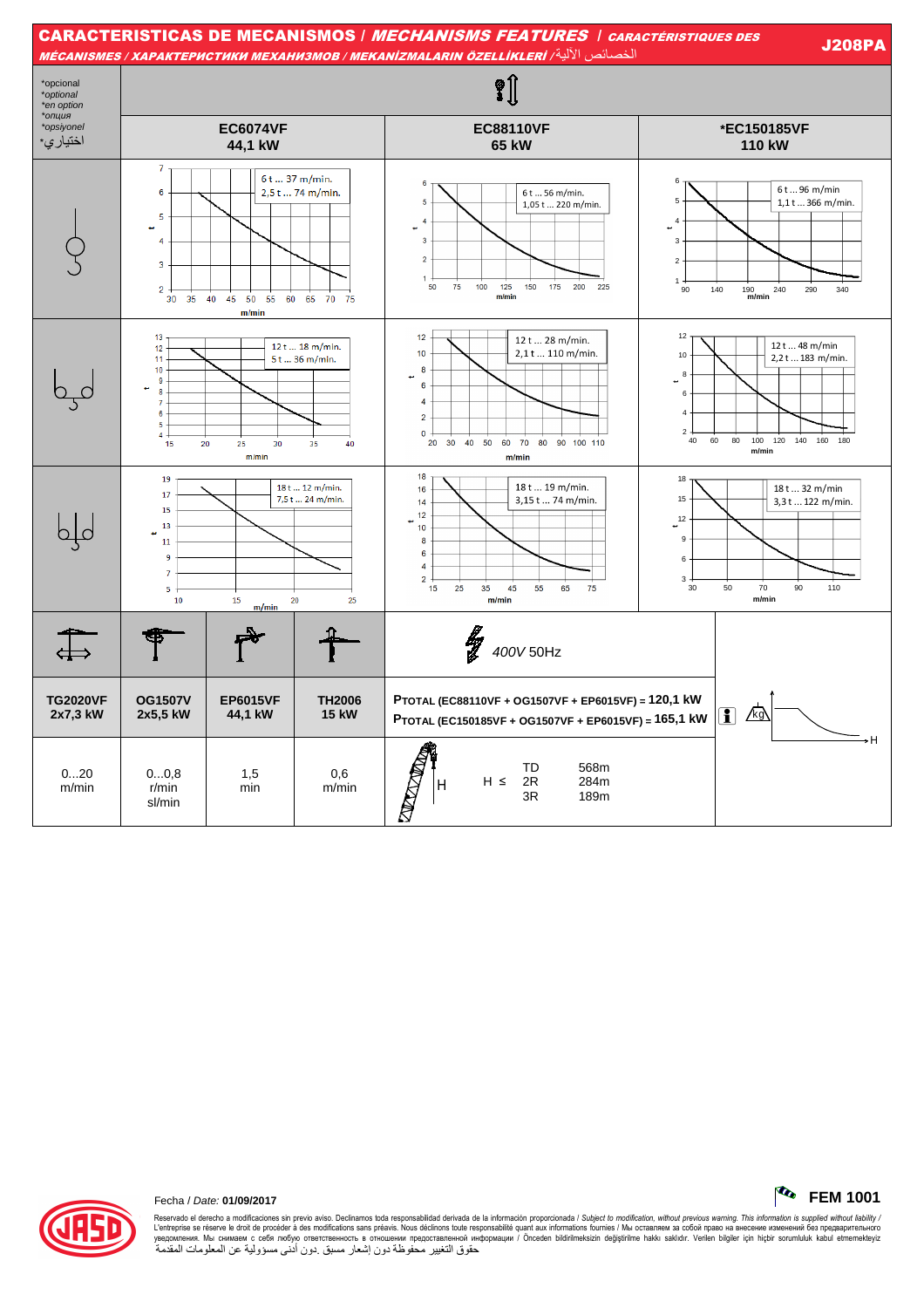| <u>قائ</u> مة التحميل/ LISTA DE EMBARQUE <i>/ PACKING LIST / LISTE DE COLISAGE CПИСОК ПОСТАВКИ / ÇEKİ LISTESI</i>                                                                                                                                                                                                                                               |                                                                                     |                                                                             |                                  |                                                                 |                                                             |                                                             | <b>J208PA</b>                                      |
|-----------------------------------------------------------------------------------------------------------------------------------------------------------------------------------------------------------------------------------------------------------------------------------------------------------------------------------------------------------------|-------------------------------------------------------------------------------------|-----------------------------------------------------------------------------|----------------------------------|-----------------------------------------------------------------|-------------------------------------------------------------|-------------------------------------------------------------|----------------------------------------------------|
| DENOMINACIÓN / DENOMINATION / DÉSIGNATION / HA3BAHUE / AÇIKLAMA /سم/                                                                                                                                                                                                                                                                                            |                                                                                     |                                                                             |                                  | $L$ [m]                                                         | A[m]                                                        | H[m]                                                        | $P / W$ [kg]                                       |
| Torre inferior / Lower tower / Tour inférieure /<br>البرج السفلي/ Нижняя башня Alt kule                                                                                                                                                                                                                                                                         |                                                                                     | TLI20-5,6<br>TSI20-5,6<br>TSRI20-5,6                                        |                                  | 5,886<br>5,966<br>5,990                                         | 2,306<br>2,328<br>2,257                                     | 2,357<br>2,390<br>2,257                                     | 4235<br>5390<br>6562                               |
| Torre /Tower/Tour<br>برج/ Башня / Kule /                                                                                                                                                                                                                                                                                                                        |                                                                                     | <b>TL20</b><br>TL20-5,6<br>TS20-5,6A<br>TS20-5,6<br>TSR20-5,6A<br>TSR20-5,6 |                                  | 4,175<br>5,886<br>5,978<br>5,966<br>5,926<br>5,990              | 2,201<br>2,306<br>2,381<br>2,328<br>2,388<br>2,257          | 2,281<br>2,357<br>2,331<br>2,390<br>2,325<br>2,257          | 2095<br>2910<br>3530<br>3550<br>4170<br>4210       |
| Torre asiento pista, base punta torre y orientación<br>Slewing table, tower head base and slewing mechanism<br>Tour pivot + base du porte-flèche + mécanisme d'orientation<br>Сиденье площадки + основание верхней секции башни +<br>поворотный механизм<br>Döner tabla+kule kafa bölümü tabanı+mekanizma<br>برج وحدة الدوارن + قاعدة رأس البرج +  ألية الدوران |                                                                                     |                                                                             |                                  | 6,970                                                           | 2,550                                                       | 3,057                                                       | 9500                                               |
| Estructura punta de torre sin base<br>Tower head structure without base<br>Structure de porte-flèche sans base<br>Структура верхней секции башни без основания<br>Tabansız kule başının yapısı<br>هيكل راس البرج بدون قاعدة                                                                                                                                     |                                                                                     |                                                                             | 픠<br>$\stackrel{A}{\rightarrow}$ | 11,58                                                           | 1,910                                                       | 2,033                                                       | 5470                                               |
| Tramo de pluma<br>Jib section<br>Tronçon de flèche<br>Секция стрелы<br>Bom bölümü<br>أجزاء الذراع                                                                                                                                                                                                                                                               | (1)<br>(II)<br>(III)<br>(IV)<br>(V)<br>(VI)<br>(VII)                                |                                                                             | ェ<br>∣∆ נ⊿∨<br>A ++              | 9,180<br>10,160<br>10,160<br>10,160<br>10,160<br>5,270<br>5,270 | 2,040<br>1,266<br>1,266<br>1,266<br>1,266<br>1,266<br>1,266 | 1,765<br>1,565<br>1,565<br>1,565<br>1,565<br>1,565<br>1,610 | 1585<br>1410<br>1340<br>1190<br>1000<br>580<br>770 |
| Punta de pluma / Jib end / Pointe de flèche / Конец стрелы /<br>مقدمة الذراع / Bom ucu                                                                                                                                                                                                                                                                          |                                                                                     |                                                                             |                                  | 3,420                                                           | 1,560                                                       | 3,585                                                       | 856                                                |
| Polipasto / Hook assembly / Palan / Полиспаст / Kanca takımı / بكرة                                                                                                                                                                                                                                                                                             |                                                                                     |                                                                             | 피                                | 0,910                                                           | 0,350                                                       | 1,370                                                       | 455                                                |
| Tirante sostén pluma / Jib support tie / Tirant de fleche / Растяжка<br>مشد دعامة الذراع / лоддержки стрелы / КоІ destek bağları /                                                                                                                                                                                                                              |                                                                                     |                                                                             | П =Т<br><u>Ащ</u>                | 5,000                                                           | 0,360                                                       | 0,450                                                       | 1232                                               |
| Estructura contrapluma / Counterjib structure / Structure de contre-<br>flèche / Структура противовесной консоли / Denge kolunun<br>هيكل الذراع المعاكس yapısı                                                                                                                                                                                                  |                                                                                     |                                                                             | 긁<br>A                           | 7,110                                                           | 1,875                                                       | 0,540                                                       | 1145                                               |
| Contrapluma con mecanismos / Counteriib with mechanisms /<br>Contre-flèche avec mécanismes / Противовесная консоль с<br>механизмами / Mekanizmalı denge kolu<br>الذراع المعاكس مع الأليات                                                                                                                                                                       |                                                                                     |                                                                             | 脚<br>$\pm$<br>A                  | 7,110                                                           | 2,230                                                       | 1,819                                                       | 9200                                               |
| Plataforma y cabina / Platform and cabin / Plateforme et cabine /<br>платформа и кабина / Platform ve kabin / منصة وكابينة                                                                                                                                                                                                                                      |                                                                                     |                                                                             |                                  | 3,420                                                           | 2,060                                                       | 2,400                                                       | 1095                                               |
| <b>Mecanismos</b><br>رافع الحمولة<br>Mechanisms<br>Mécanismes de                                                                                                                                                                                                                                                                                                | Elevación carga / Hoisting / levage de<br>charge / Подъем груза / Yük kaldırma/     |                                                                             | 피                                | 1,919                                                           | 2,110                                                       | 1,540                                                       | 3830                                               |
| Механизмы<br>Mekanizmalar<br>اليات كهربائية<br><i>indirme</i> /<br>رافع الذراع                                                                                                                                                                                                                                                                                  | Elevación pluma / Luffing / Relevage de<br>flèche / Подъем стрелы / Yük kaldırma ve |                                                                             |                                  | 1,948                                                           | 2,170                                                       | 1,400                                                       | 3250                                               |
| Transporte torre de montaje/ Jacking cage<br>transport / Transport de tour de montage /<br>Транспортировка монтажной башни /<br>نقل برج التركيب / Kaldırma kafesinin taşınması                                                                                                                                                                                  |                                                                                     | TM 20PAL-5,6                                                                | Ŧ,                               | 9,550                                                           | 2,070                                                       | 2,520                                                       | 5690                                               |



# Fecha / Date: **01/09/2017 FEM 1001**

Reservado el derecho a modificaciones sin previo aviso. Declinamos toda responsabilidad derivada de la información proporcionada / Subjec*t to modification, without previous warning. This information is supplied without*